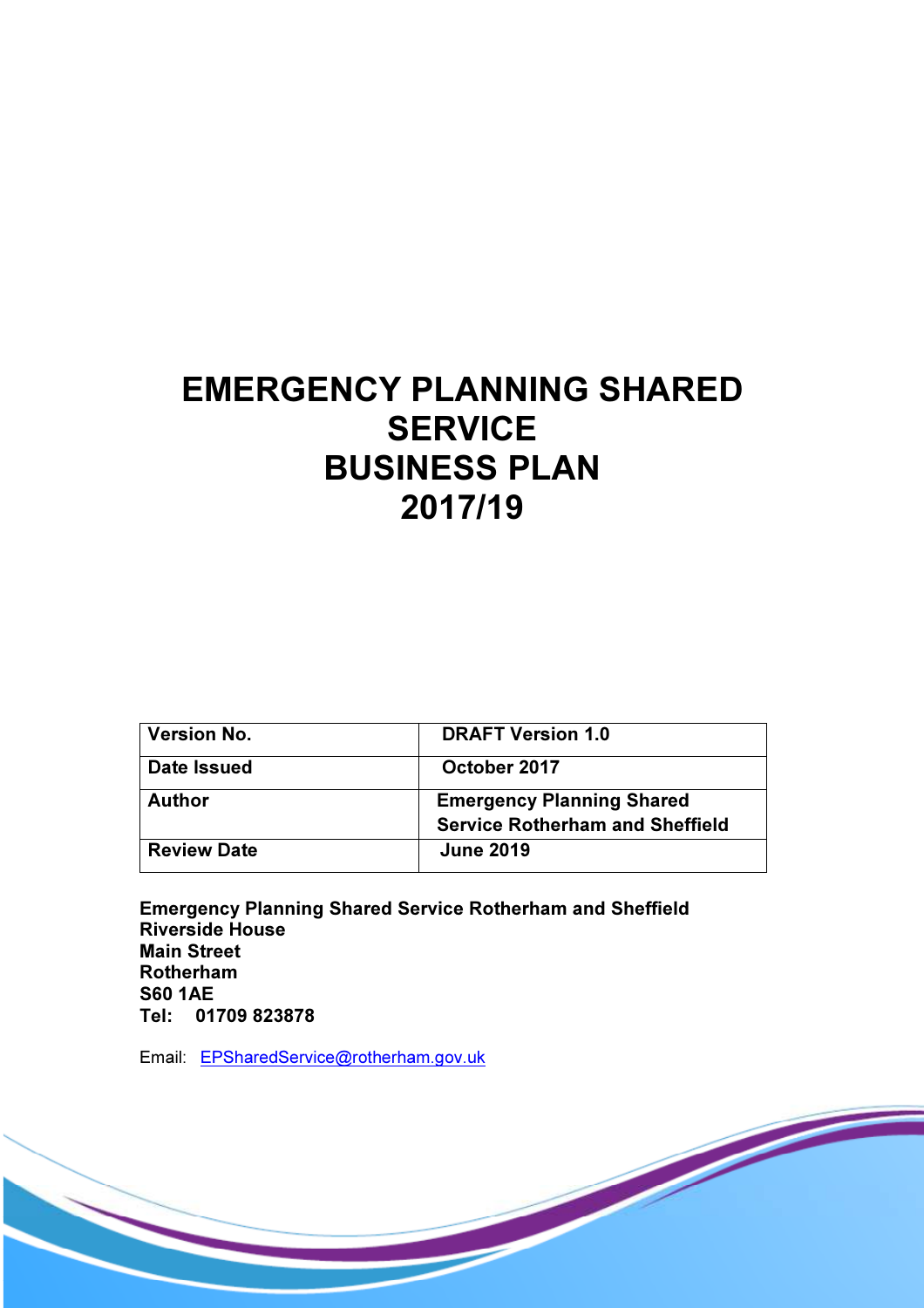# DISTRIBUTION:

| <b>Shared Service Joint Committee Member (RMBC)</b><br>Shared Service Joint Committee Member (SCC) |  |  |  |  |
|----------------------------------------------------------------------------------------------------|--|--|--|--|
| Shared Service Joint Committee Member (SCC)                                                        |  |  |  |  |
| Assistant Director Community Safety and StreetScene<br>(RMBC)                                      |  |  |  |  |
| Head of Service - Community Safety, Emergency Planning<br>and Resilience                           |  |  |  |  |
| Director of Business Strategy and Regulation (SCC)                                                 |  |  |  |  |
| Director of Transport & Facilities Management (SCC)                                                |  |  |  |  |
| Emergency & Safety Manager                                                                         |  |  |  |  |
| <b>Resilience Officer</b>                                                                          |  |  |  |  |
| <b>Resilience Officer</b>                                                                          |  |  |  |  |
| <b>Resilience Officer</b>                                                                          |  |  |  |  |
| <b>Resilience Officer</b>                                                                          |  |  |  |  |
| <b>Technical Coordinator</b>                                                                       |  |  |  |  |
|                                                                                                    |  |  |  |  |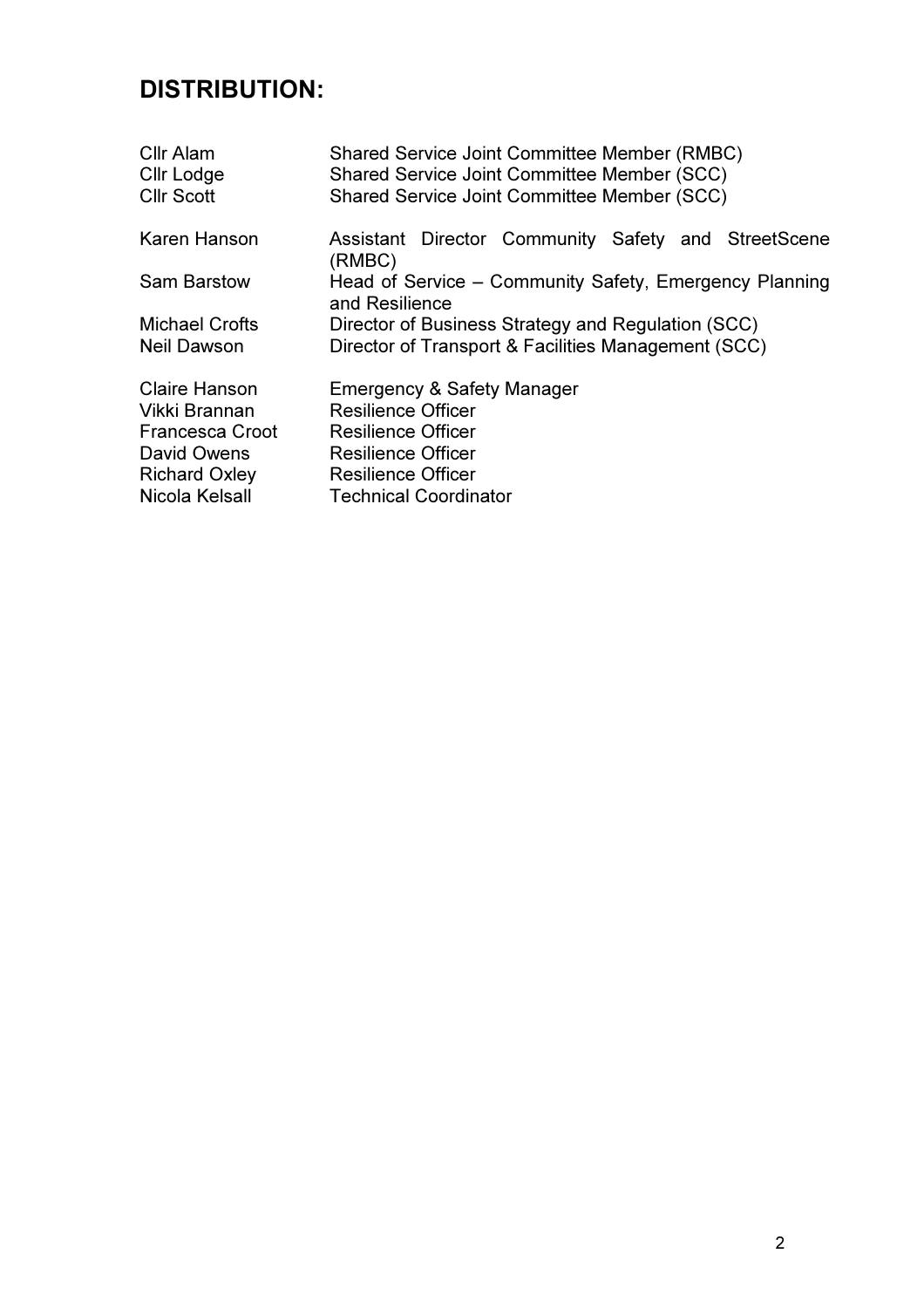## RECORD OF AMENDMENTS

| <b>Amendment</b><br><b>Number</b> | <b>By Whom</b><br>Incorporated                                                                                                                  | <b>Pages Amended</b>                                                                          | <b>Date</b>                                                                 | <b>Signature</b> |
|-----------------------------------|-------------------------------------------------------------------------------------------------------------------------------------------------|-----------------------------------------------------------------------------------------------|-----------------------------------------------------------------------------|------------------|
| 01<br>$02\,$<br>03<br>04          | AM<br>AM<br>$\mathsf{CH}% \left( \mathcal{M}\right) \equiv\mathsf{CH}^{3}\left( \mathcal{M}\right)$<br>$\mathsf{CH}% \left( \mathcal{M}\right)$ | Minor amendments<br><b>Full Amendment</b><br><b>Minor Amendments</b><br><b>Full Amendment</b> | <b>June 2014</b><br><b>July 2014</b><br><b>June 2016</b><br>October<br>2017 |                  |
|                                   |                                                                                                                                                 |                                                                                               |                                                                             |                  |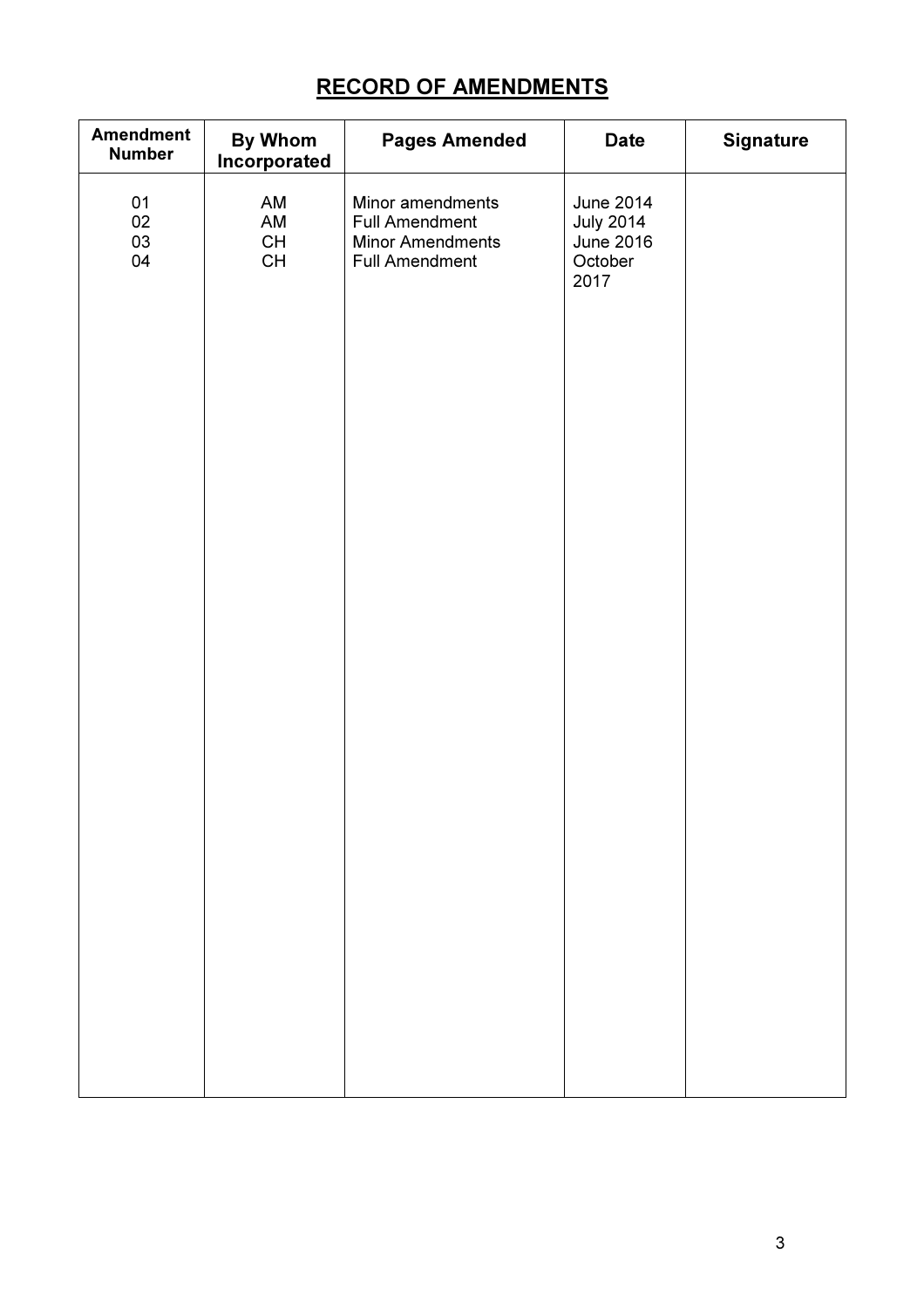#### 1. Introduction

Emergency Planning, Resilience and Civil Contingencies are generic terms used for the work that the government; local authorities; emergency services; health services and other agencies undertake in preparing plans and procedures in planning for, responding to and recovering from any emergency that may affect large numbers of the community. Under the Civil Contingencies Act 2004, local authorities and other 'Category 1' responders, such as the emergency services and NHS bodies, have a statutory duty to:

- assess the risk of emergencies occurring and use this to inform contingency planning
- put in place emergency plans (including developing plans for response, training, exercising, debrief and review mechanisms) These Emergency Plans should be generic across the organisation, but also, site or risk specific where appropriate or multi-agency if applicable. There are a number of such pans in place, aside from the Council Major Incident Plan (Flood response plan, reservoir inundation plan etc)
- put in place business continuity management arrangements (again, including developing plans for response, training, exercising, debrief and review mechanisms) These plans, again should be generic across the organisation, but also site or risk specific where appropriate or multi-agency.
- put in place arrangements to make information available to the public about civil protection matters and maintain arrangements to warn, inform and advise the public in the event of an emergency
- share information with other local responders to enhance co-ordination – working through our local partners, local emergency planning forum and other networks
- co-operate with other local responders to enhance co-ordination and efficiency – this is discharged through the Local Resilience Forum structures, and sub groups. For which an annual contribution is payable from the shared service
- provide advice and assistance to businesses and voluntary organisations about business continuity management (local authorities only)
- Assess the risk of emergencies occurring and use this assessment to inform contingency planning.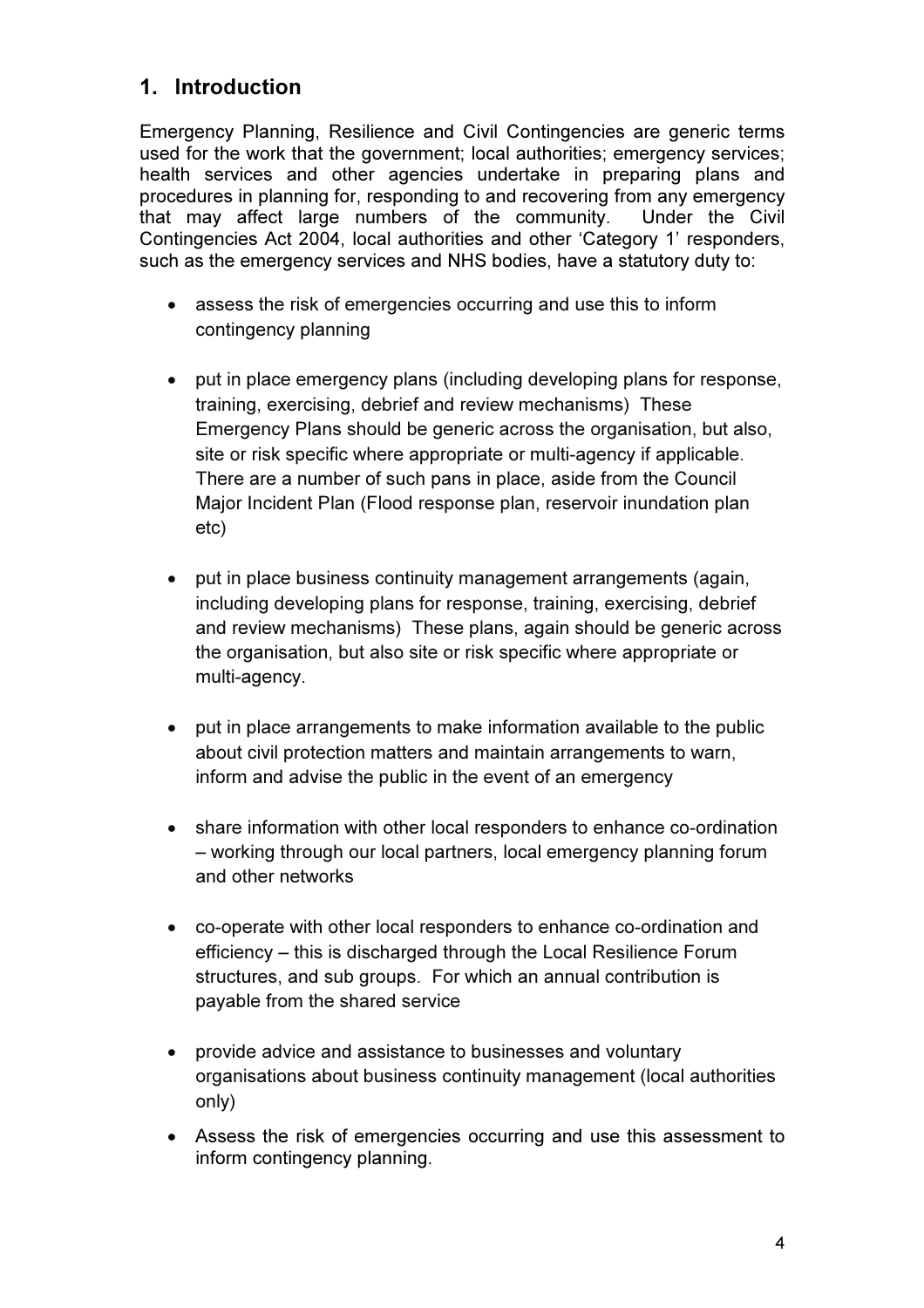Following an agreement by both Rotherham (RMBC) and Sheffield (SCC) Councils, the Emergency Planning Shared Service (EPSS) was established in June 2011, on an minimum five year agreement, for the provision of Civil Contingencies and resilience (emergency planning, emergency response and business continuity) The contract between the two councils was for an minimum five year term, with a presumption this would continue thereafter with either council being required to give notice to quit the agreement.

The current EPSS establishment is displayed at Annex A.

The RMBC Health & Safety Team and separate Adult Care and Housing specific Resilience Officer are NOT part of the EPSS but their work is complementary to that of the shared service.

### 2. Business Planning

The aim of the shared service is to deliver an effective and efficient service to the residents of both Rotherham and Sheffield by the most cost effective means; and to ensure that the Service is as effective and efficient as it can be. A revised 'Strategic Overview' has been produced and is displayed at Annex B. This outlines the shared service's Vision, Mission and Values, together with priority work streams for 2017 - 2019. In support, a comprehensive Team Action Plan providing details on how these objectives will be achieved has been produced and is available from the Emergency and Safety Manager. It should be noted that this will evolve on a yearly basis and adapt to pressures and changing priorities.

### 3. Finance

The total cost of the EPSS in 2017/18 will be £ 315,000 divided between both authorities based on the relative populations of both. This means that SCC will contribute approximately 67% of the cost of the EPSS (£209,000) and RMBC 33% (£106,000).

Since the shared service formed in 2011, savings have been achieved year on year by both Councils, as follows:

- 2012/13 10% reduction in contributions from both councils
- 2013/14 15% reduction in contribution from both councils
- 2014/15 5% reduction in contribution from both councils
- 2015/16 0.5% reduction in contribution from both council
- 2016/17 reduction by SCC (voluntary Severance)
- 2017/18 £10k budget reduction by RMBC to offset 16/17 reduction rate

90% of the budget allocation is spent on salary and on costs. The remaining 10% budget is made up of spending on Local Resilience Forum contributions, training and other employee expenses, PPE, telephony and other ICT charges.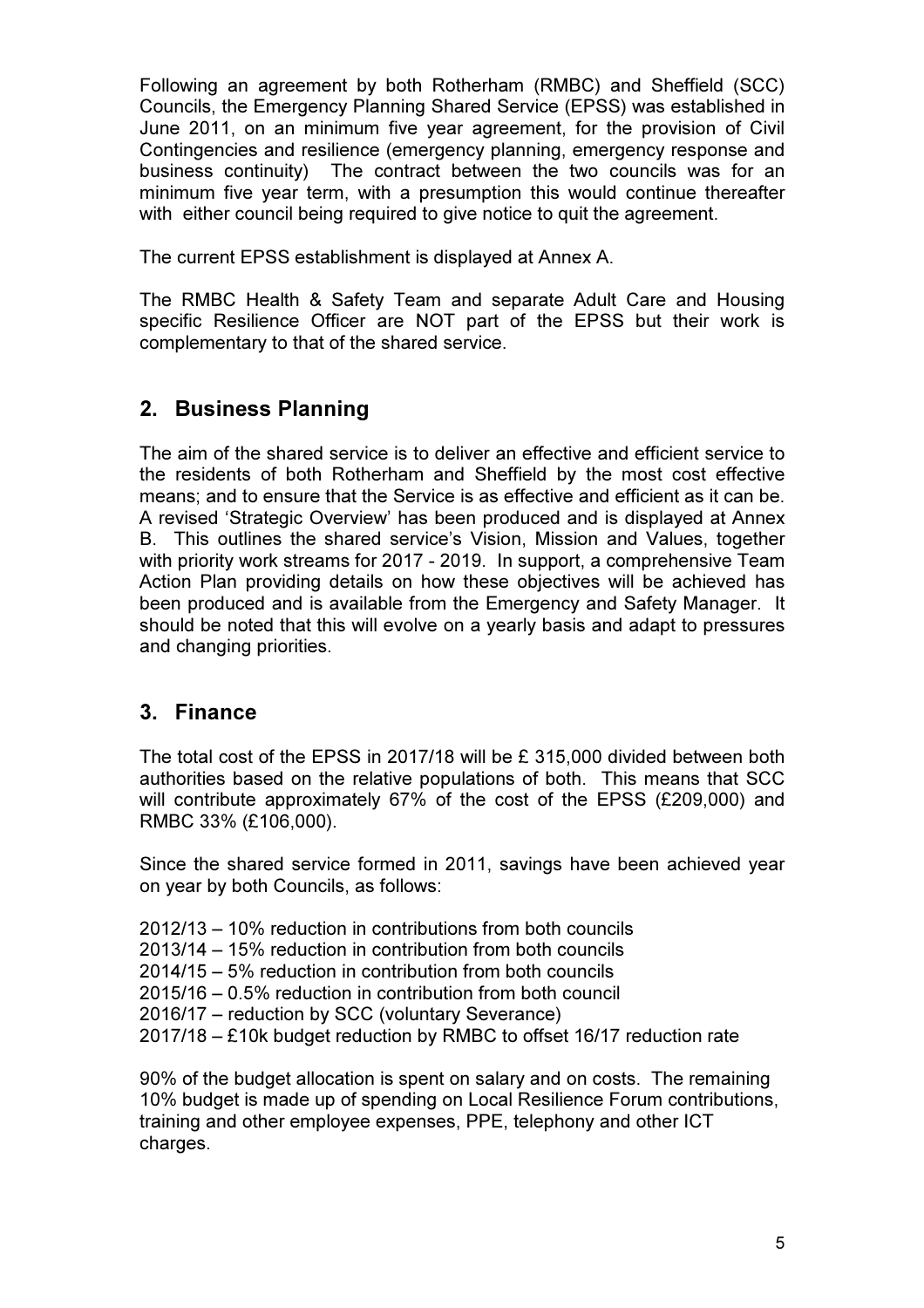#### 4. Legal and Governance Arrangements

To cement the shared service provision, a legal 'Agreement' was agreed by both councils in June 2011 for an initial 5 (five) year contract. This document covers all aspects of the EPSS ranging from joint committee arrangements; shared responsibilities; through to all aspects of staff secondment arrangements and resourcing. Copies of this document are available through each council's legal departments and the Emergency & Safety Manager.

#### 5. Resources

A listing of resources available to the EPSS has been produced and is available from the Emergency and Safety Manager.

#### 6. Accommodation

The team is accommodated in RMBC civic accommodation centre at Riverside House, Rotherham. Although primarily accommodated in Rotherham, the team retains a satellite office in Sheffield's Town Hall (the Emergency Operations Room). This office is staffed as part of the new agile working arrangements for the team, which means it is utilised at various times throughout the working week.

### 7. Emergency Operations Rooms

There is an Emergency Operations Room (situated in Room 310) in Sheffield Town Hall and one on the  $4<sup>th</sup>$  Floor of the Riverside House complex. The complex has been built to 1:150 year flood resilience capability with full on site emergency power back up. In addition, this facility has the capacity to deal with any joint response to emergency situations, as it can be divided into two separate control rooms. Both councils have alternative arrangements in the event either control room is unavailable.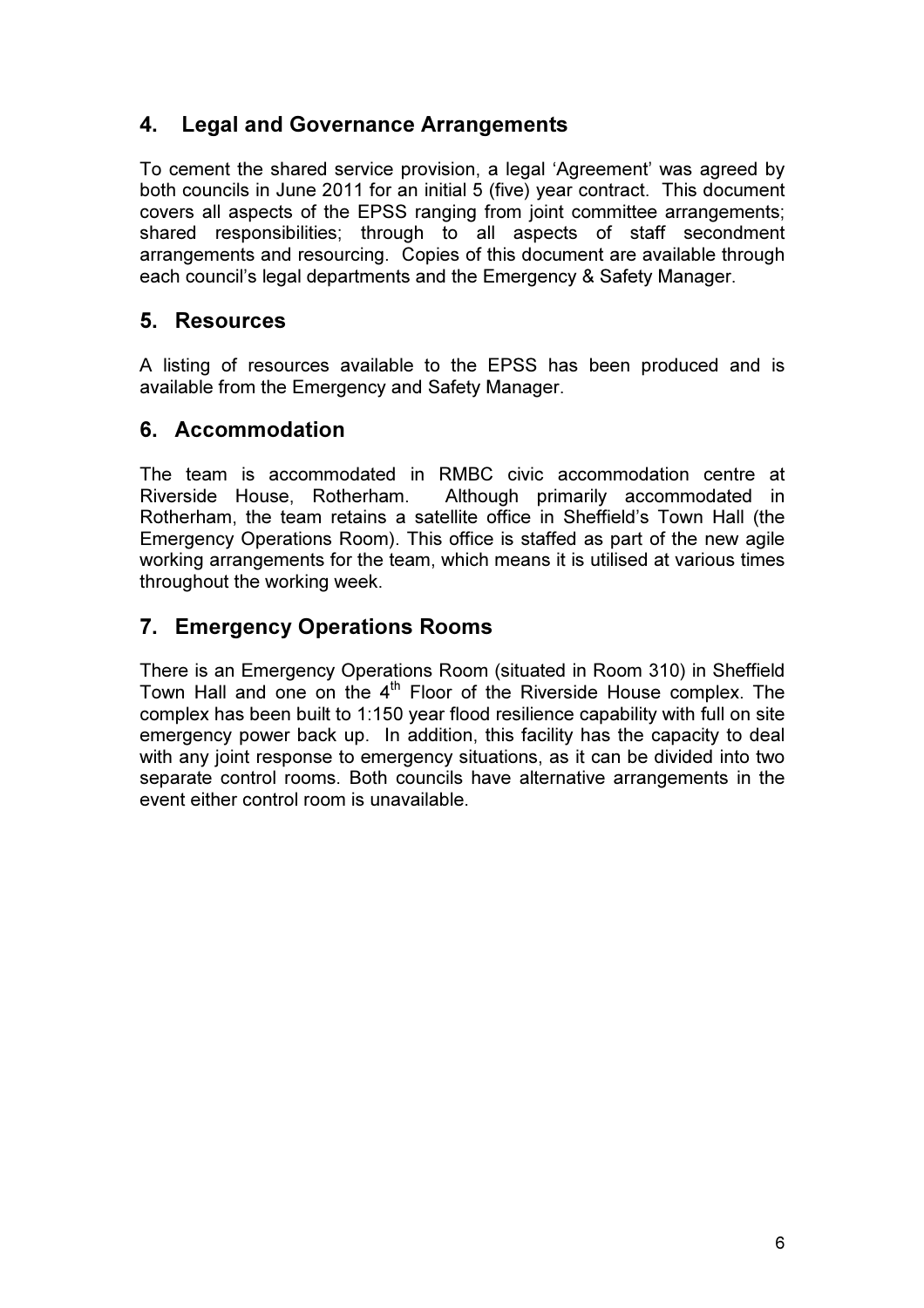# Emergency Planning Shared Service Structure